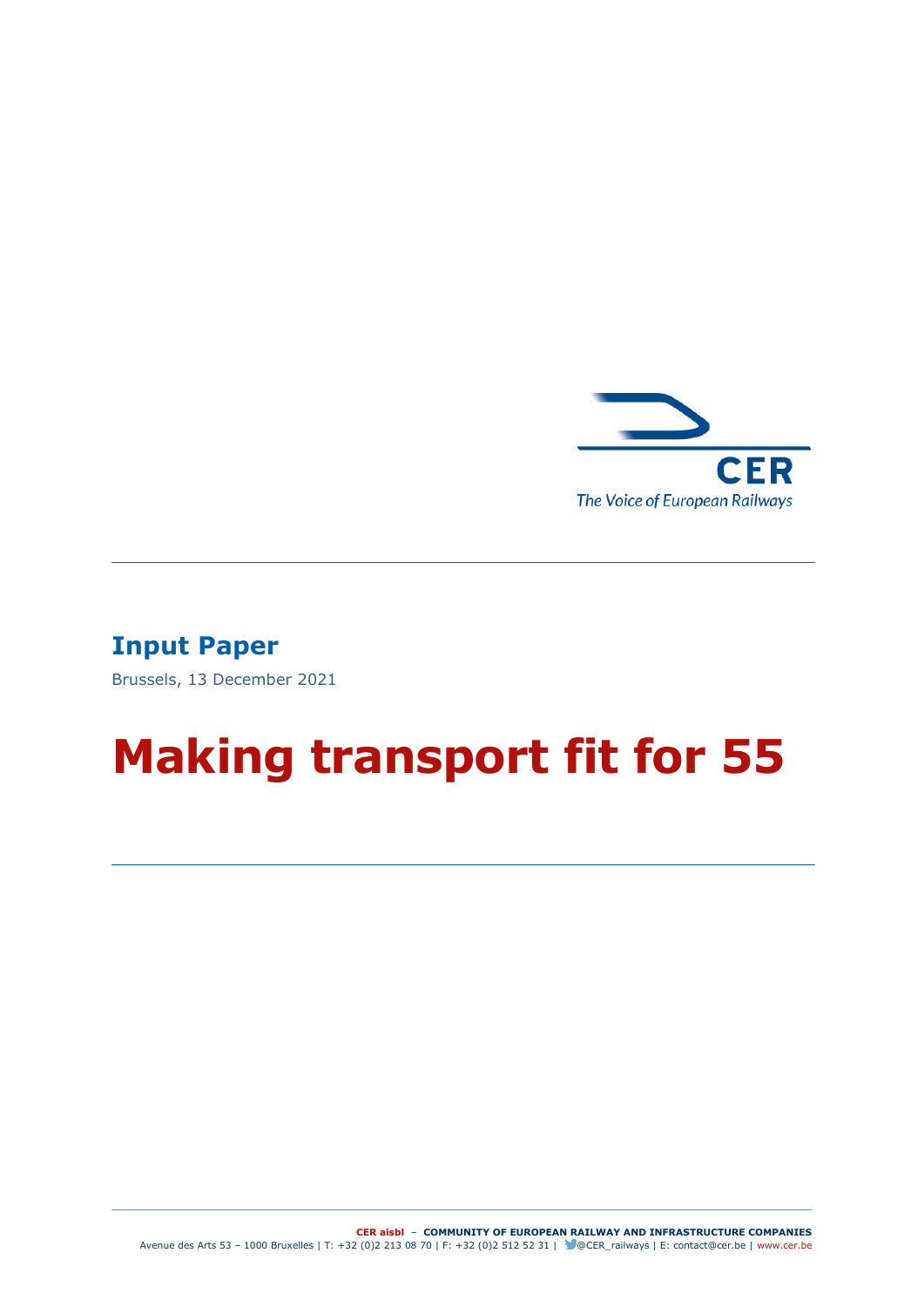

#### Table of Contents

| 3) CER proposals on the Alternative Fuels Infrastructure Regulation  6 |  |
|------------------------------------------------------------------------|--|
|                                                                        |  |
|                                                                        |  |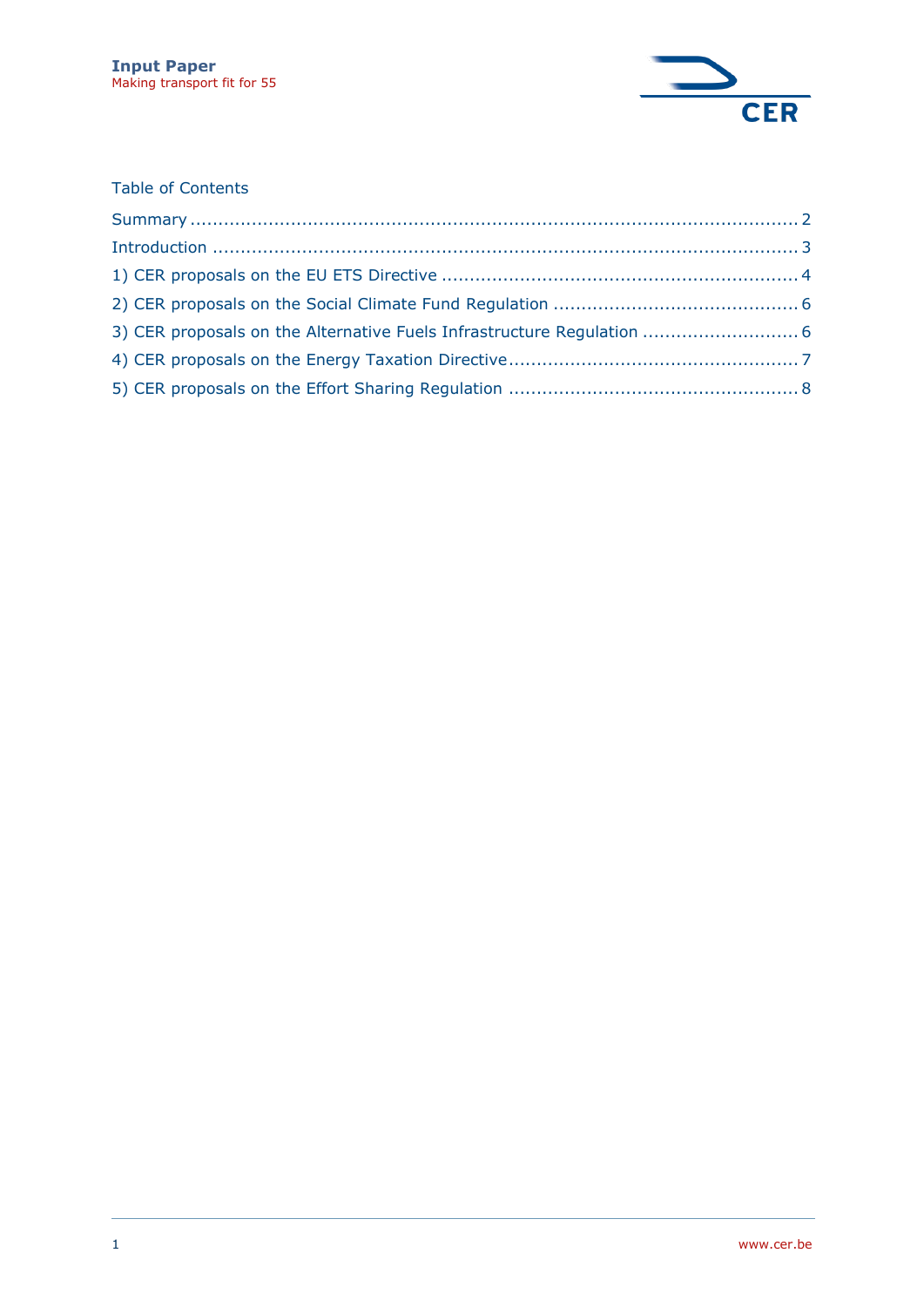

#### **Making transport fit for 55**

#### **Summary**

<span id="page-2-0"></span>With this position paper, the Community of European Railway and Infrastructure Companies (CER) would like to contribute to the legislative discussion on the Fit for 55 package with concrete policy suggestions that recognise the role of **rail as the most energy-efficient transport mode and the existing solution that reconciles economic growth and job creation with the necessity to effectively decarbonise transport through modal shift in Europe**.

CER strongly welcomes the Commission proposals on putting a price on carbon and using the revenues from emissions trading to contribute to a rapid reduction of greenhouse gas (GHG) in the transport sector, while protecting the most vulnerable households. EU's energy taxation rules are finally being reformed to reward cleaner mobility and a regulation for deploying alternative fuels is proposed, which offers potential for decarbonisation of the remaining diesel traction in the EU.

The key proposals explained in this paper are:

- **At least 25% of the expected revenues from the new Emission Trading System (ETS) and the Social Climate Fund (SCF) should be allocated to the further development of the railway system and local public transport,** in accordance with the objectives of the EU Sustainable and Smart Mobility Strategy. Electric rail is fully paying for its carbon emissions under the ETS and revenues would contribute to a low-emission multimodal infrastructure and fleet for passenger and freight. As a result, a better transport offer will be provided to vulnerable households. The use of revenues will not only deliver climate change mitigation but also major energy savings in the long run and further reduction of costs of transport to the society when taking rail's leading performance also in the non-CO<sup>2</sup> external costs such as accidents, noise, air pollution and congestion compared to electrified road vehicles.
- **Railways are leaders when it comes to e-mobility, as four out of five trains already run on electricity. Hence, the Regulation on Alternative Fuels Infrastructure should address decarbonisation of transport as a whole**, promoting zero-emissions door-to-door mobility with railway stations as multimodal hubs. Rather than introducing targets and subsidies for individual modes and private mobility, the right balance should be struck between the huge investment needs for the completion of the TEN-T network and the support offered to private e-mobility.
- **The update of the Energy Taxation Directive should allow Member States to set tax exemptions to rail freight** as long as cargo-only flights are exempted from energy taxation.
- **An ambitious Effort Sharing Regulation (ESR) target at EU level must be complemented by interim GHG targets for 2030 and 2040**, which in turn should be reflected in the National Energy and Climate Plans. Both the ETS and ESR are needed to decarbonise transport in the medium-term and deliver a 90% reduction in transport emissions by 2050.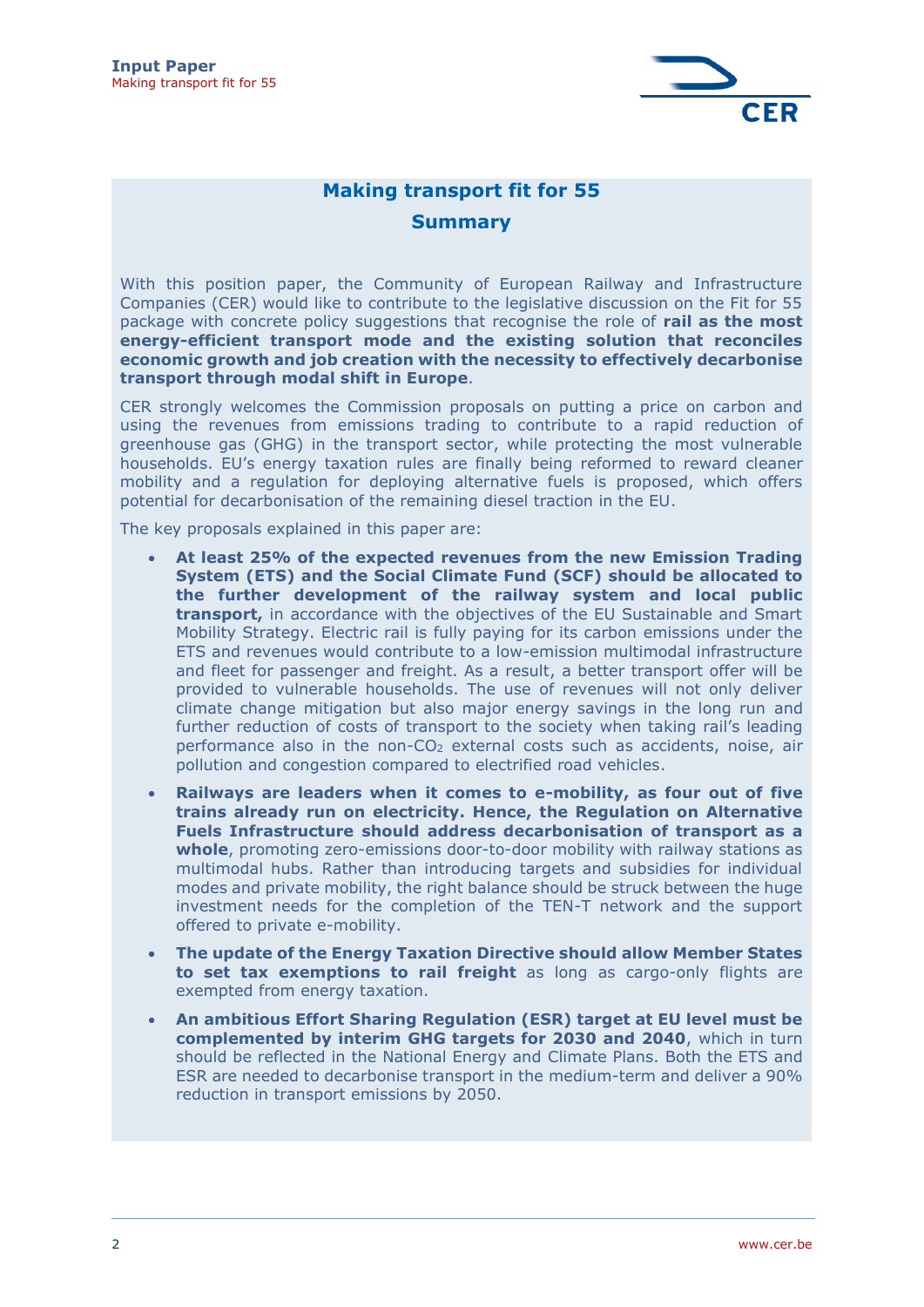

## <span id="page-3-0"></span>**Introduction**

**The Intergovernmental Panel on Climate Change (IPCC) in its [report](https://www.ipcc.ch/assessment-report/ar6/) of August 2021 warned that limiting global warming to 1.5 degrees or even 2 degrees requires immediate climate action**. The EU's contribution to the Paris Agreement goals to limit the global temperature as set by the EU Climate Law will be delivered by the Fit for 55 package, which in turn will have a significant impact on the transport sector in the next decade.

**The European railways welcome the timely adoption of the Fit for 55 package, which provide a comprehensive framework for implementing EU-wide carbon pricing for transport** and promote other policies aimed at improving vehicle efficiency and the switch to low-carbon fuels. The package should implement the EU Sustainable and Smart Mobility Strategy objectives that count on railways to decarbonise transport in the EU.

**Rail is the most energy-efficient transport mode and the most effective way to decarbonise transport in large parts of the Union's territory**, as also highlighted in the recent [Council Conclusions](https://www.consilium.europa.eu/en/press/press-releases/2021/06/03/rail-at-the-forefront-of-smart-and-sustainable-mobility-council-adopts-conclusions/) - Rail at the forefront of smart and sustainable mobility adopted by EU Transport Ministers in June 2021. Representing 27% of the EU's greenhouse gas (GHG) emissions, transport emissions continued to grow while rail's emissions have fallen by 32% in 30 years. The European Commission [study](https://ec.europa.eu/transport/themes/sustainable/internalisation-transport-external-costs_en) 'Sustainable Transport Infrastructure Charging and Internalisation of Transport Externalities' shows that rail internalises its external costs already much more than any other motorised mode of transport, a situation that demonstrates the necessity of better rules on the internalisation of external costs and of fairer intermodal competitive conditions.

**Rail is already Green Deal compliant and fit for 55% GHG reduction by 2030 compared to 1990 levels**. Rail continues to improve its carbon intensity and – according to the [European Environment Agency \(EEA\)](https://www.eea.europa.eu/publications/rail-and-waterborne-transport/rail-and-waterborne-best/d3b-eea-ghg-efficiency-indicators/view) it remains closer than any other mode of transport to zero emissions.

**Furthermore, as a major consumer of electricity rail pays around €500 million/year into the EU Emissions Trading System** and fully complies with the carbon price in line with the user-pays and polluter-pays principles.

**At the same time, already four out of five trains in Europe run on electricity, one third of which is harvested from renewable sources**. According to the [International](https://www.iea.org/reports/net-zero-by-2050)  [Energy Agency \(IEA\),](https://www.iea.org/reports/net-zero-by-2050) oil consumption in railways will fall to almost zero in 2050. It will be replaced mainly by electricity (for 90% of the rail traction needs) and by hydrogen (for 10% of rail traction needs). More traffic on the European railways will mean a substantial drop in transport GHG emissions.

**Rail technology and services are the mobility solutions that reconcile economic growth and job creation with environmental and societal benefits.** CER members rank among the top investors and largest employers in all European countries and the sector is committed to a wide range of further initiatives, including high-speed links between European major cities, accessible and digitalised services for passengers, automated rail freight solutions as well as a vast deployment of state-of-the-art technology for rail infrastructure management. The support given to rail projects by the extraordinary COVID19-related financial measures, such as the Recovery and Resilience Facility, has been so far sizeable. However, such projects must receive continued support in the coming years and the Fit for 55 package provides a major opportunity to drive change with rail as the backbone of affordable and convenient mobility solutions, particularly for vulnerable citizens and business in the context of increasing carbon prices.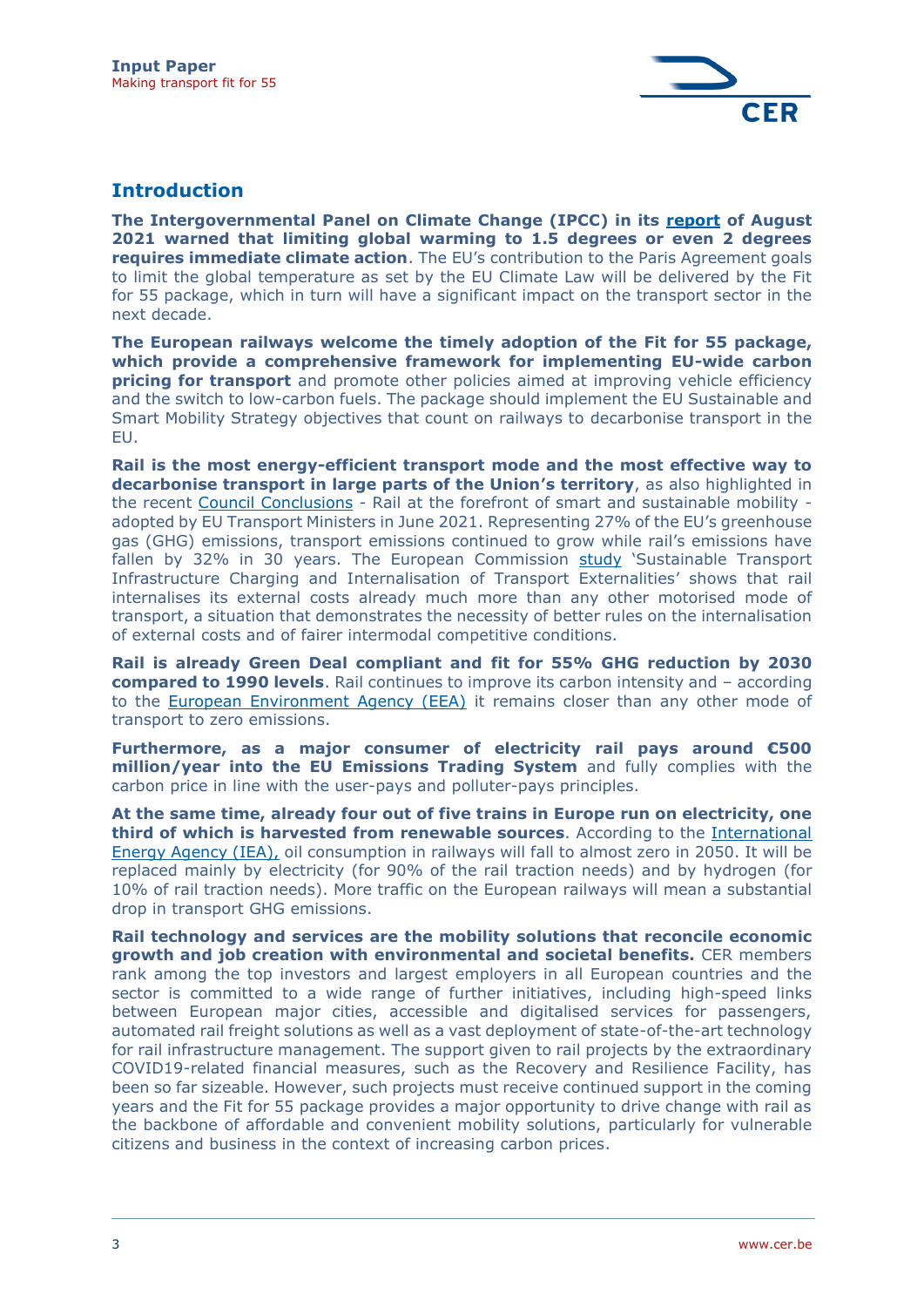

## <span id="page-4-0"></span>**1) CER proposals on the EU ETS Directive**

The revised EU Emissions Trading System (ETS), a cornerstone of EU climate policy, is set to become a catalyst to decarbonising the European economy. **CER strongly welcomes the Commission's proposal that puts a carbon price on transport emissions.** Railways, already running 80% of European rail traffic on electrified lines, pay their fair share within ETS, with the carbon price of electric traction passed on by power suppliers to railway undertakings. **This is why ETS extension to maritime transport, the transition to full auctioning for aviation under ETS and a separate ETS for road fuels are positive developments to put a uniform carbon price on transport emissions.** Especially the creation of a separate ETS for road transport fuels is essential to internalise externalities in the transition to e-mobility and to incentivise passengers and logistic companies to invest into and use climate friendly transport modes. In addition to the electrification of the road sector, ETS will offer the possibility to apply the principles of user-pays and polluter-pays in transport both for freight (complementing the current weak Eurovignette provisions) as well for private car usage. CER already published a [fact sheet](http://cer.be/publications/latest-publications/carbon-pricing-tool-delivering-sustainable-mobility) on carbon pricing to reiterate the importance of smart pricing in delivering the Fit for 55 package.

**Putting a price on carbon and using the ETS revenues to support rail and public transport is the most cost-effective way to ensure rapid GHG emissions reduction in the transport sector, while enabling access to low and zero-emission collective mobility services for the most vulnerable households.** This will support the achievement of the EU modal shift objectives and have rail performing as the backbone of a carbon neutral mobility system.

It is foreseeable that the strengthening of ETS will also lead to a rise in electricity prices thus also increasing the operating cost of e-mobility – in particular rail electric traction. Nevertheless, CER fully supports ETS reform. **As a major consumer of electricity rail pays around €500 million/year into the EU Emissions Trading System** and fully complies with the carbon price in line with the user-pays and polluter-pays principles. At the same time, lowering taxes and charges for electric traction would help rail to ensure that exactly those transport modes which are dependent on electricity (and which are the most environmentally friendly) are not disadvantaged.

Wider application of carbon pricing will raise revenues. In 2019, Member States generated €14 billion from auctioning ETS allowances. ETS expansion to road transport could bring in €50 billion a year at the current prices. Until now, less than 5% of the revenue generated by ETS and fuel excise duties are allocated for such purposes. ETS reform should be consistent with the targets of the EU Sustainable and Smart Mobility Strategy, which requires scheduled collective travel under 500 km to be carbon-neutral by 2030 within the EU. This objective requires mobilisation of funds, including ETS revenues.

CER suggests that at least 25% of the expected revenues from the new ETS should be allocated to further develop the railway system and local public transport, in accordance with the objectives of the EU Sustainable and Smart Mobility Strategy. ETS revenues can contribute decisively to the completion of the TEN-T core network for rail, which is estimated at €350 billion by 2030 and €680 billion by 2050 for the comprehensive network. The revenues should contribute to robust physical investments in bridging missing links and removing bottlenecks on the railway infrastructure network in Europe as well as optimising the use of digital infrastructure thus increasing the competitiveness and market share of the European rail system.

The energy efficiency first principle must guide Member States in determining the use of revenues generated from the auctioning of allowances in the new ETS for road transport. Measures both at the infrastructure and vehicle-level should positively contribute to the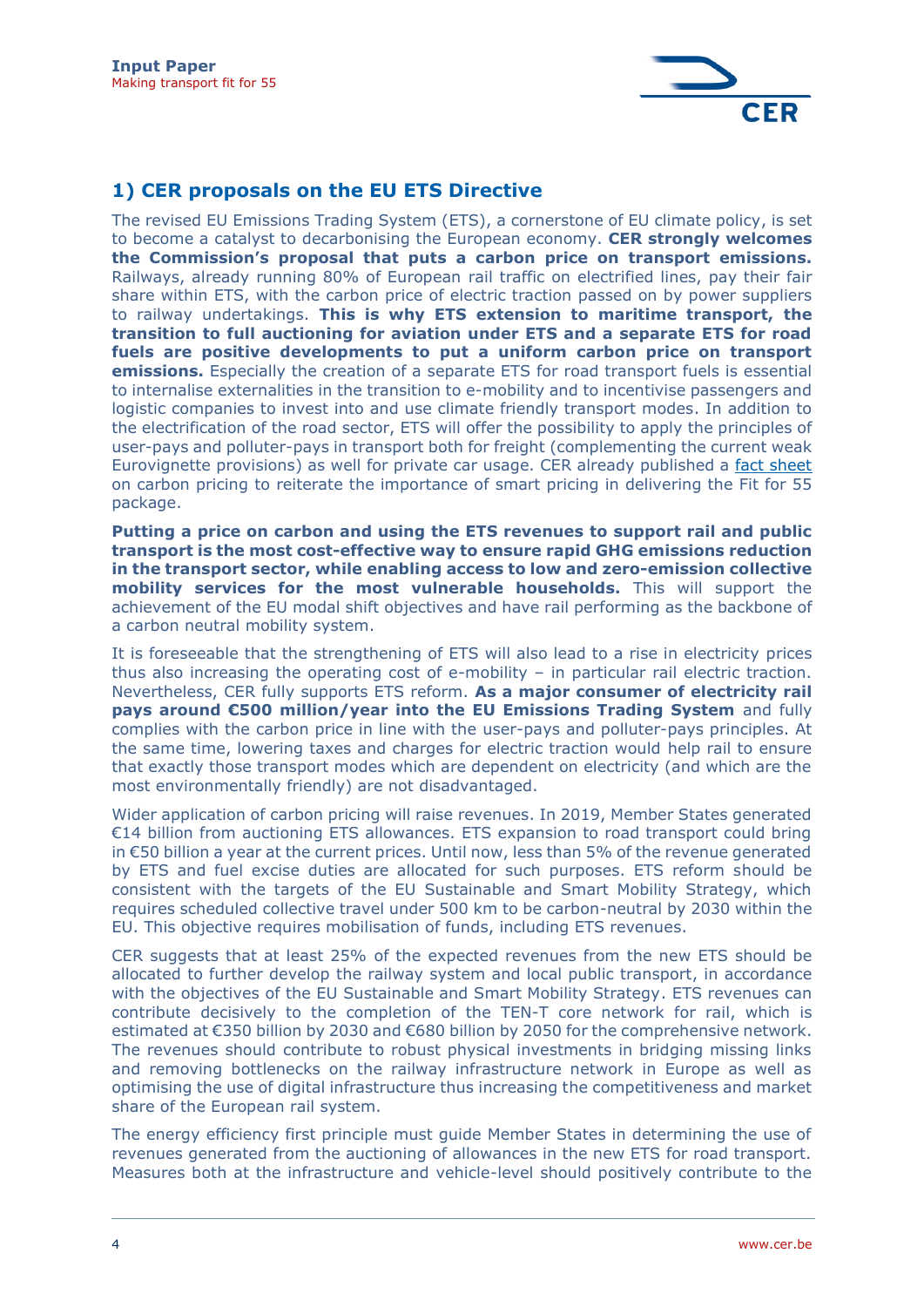

internalisation of external costs, including reducing congestion levels. According to the [European Environment Agency](https://www.eea.europa.eu/publications/rail-and-waterborne-transport/rail-and-waterborne-best/d3b-eea-ghg-efficiency-indicators/view) rail continues to lead in terms of GHG intensity (per passenger and tonne km) and remains closest to zero emission mobility. A modal shift to rail will not only deliver climate change mitigation but also major energy savings in the long run. Transport by rail is 7 times more energy efficient compared to road transport.



**Figure 1: GHG intensity (gCO2e per passenger and tonne km)**

Source: [European Environment Agency,](https://www.eea.europa.eu/publications/rail-and-waterborne-transport/rail-and-waterborne-best/d3b-eea-ghg-efficiency-indicators/view) 2021

Vulnerable households are particularly dependent on a good public transport service. It is therefore particularly important to invest the revenues from the ETS in developing public transport and providing a more affordable and attractive offer to users in order to minimise the external costs of transport to society.

Tackling only the external costs of climate change effects is not enough since remaining non-CO<sup>2</sup> external costs of road transport (such as noise, air pollution, congestion, accidents, etc) correspond to the two thirds of the total external costs. Rail, according to the Commission study<sup>1</sup>, internalises its external costs already much more than any other motorised mode of transport. ETH SBB study<sup>2</sup> estimated that a switch to electric trucks from those using fossil fuels will result in a reduction of about 35% of the total externalities associated with conventional trucks. However the externalities of electric trucks (5.9  $\epsilon$ cents/tkm) are still almost 50% higher compared to electric trains ( $4 \epsilon$  cents/tkm).



**Figure 2: External costs (CHF centimes per tonne km)**

Source: [ETH SBB study](http://cer.be/sites/default/files/CER%20Essay_SBB_FINAL.pdf)

<sup>&</sup>lt;sup>1</sup> EC Study 'Sustainable Transport Infrastructure Charging and Internalisation of Transport Externalities' [https://ec.europa.eu/transport/themes/sustainable/internalisation-transport-external-costs\\_en](https://ec.europa.eu/transport/themes/sustainable/internalisation-transport-external-costs_en)

<sup>&</sup>lt;sup>2</sup> The Swiss experience to support modal shift [http://cer.be/sites/default/files/CER%20Essay\\_SBB\\_FINAL.pdf](http://cer.be/sites/default/files/CER%20Essay_SBB_FINAL.pdf)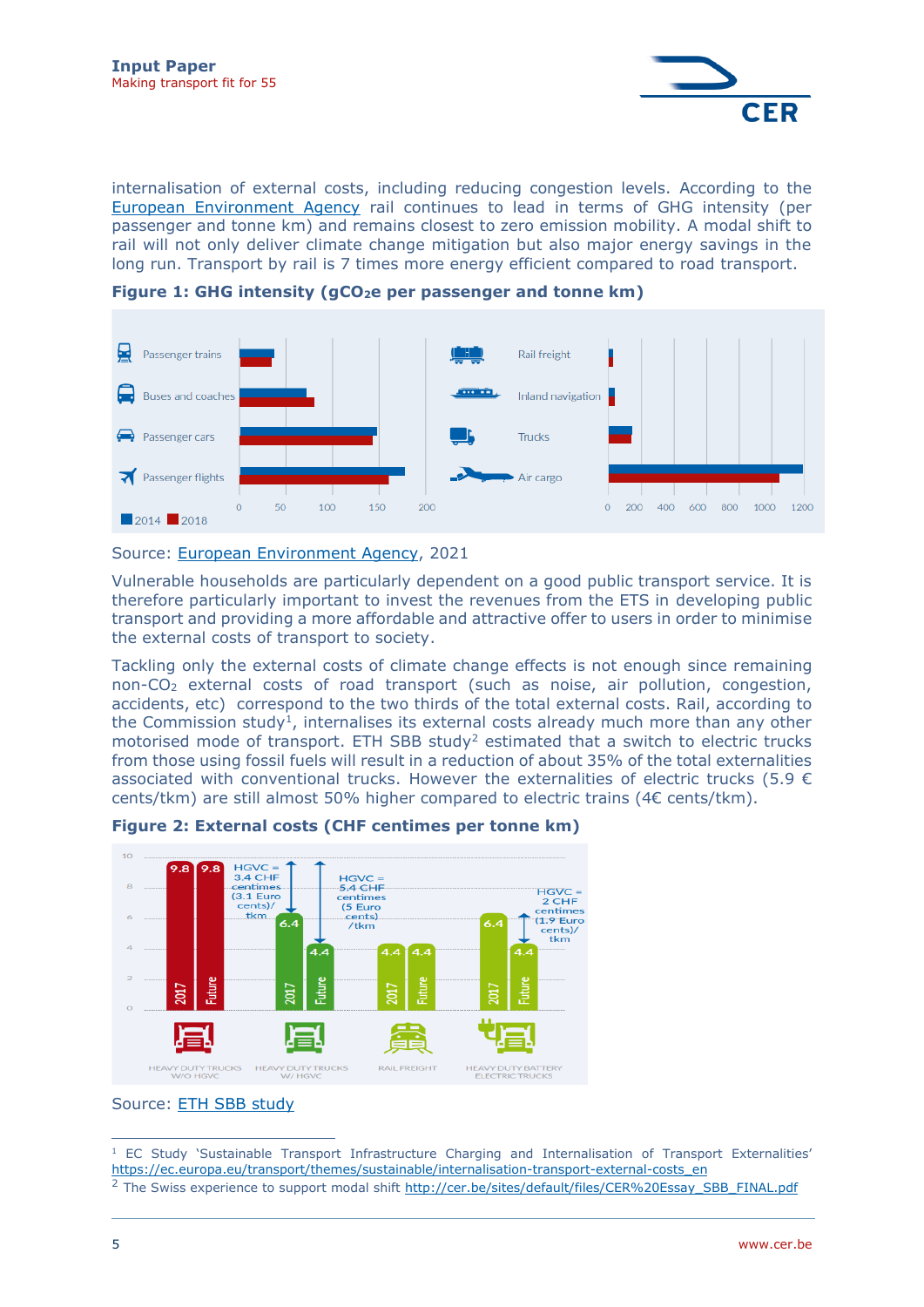

In their COVID19 recovery scenario, the [International Transport Forum](https://www.itf-oecd.org/itf-transport-outlook-2021) predicts a 22 % increase in freight demand by 2030 compared to 2015. Representing 65% of all freight transport emissions, road freight will continue to dominate surface transport. Considering the prospected growth of freight transport this will require, in addition to the more than 4.2 million trucks currently on Europe's roads another million trucks during the next decade which all cause externalities (including congestion). In order to achieve the climate targets that have been set, it is therefore important to also take far-reaching measures in the freight transport sector.

## <span id="page-6-0"></span>**2) CER proposals on the Social Climate Fund Regulation**

The transition to the climate neutrality of the EU Green Deal will only be successful in delivering rapid emission reductions if accepted by the general public and if it leaves no one behind. The Fit for 55 package is introducing a framework for a wider application of the carbon price, which is supposed to speed up the implementation of low carbon infrastructure and technologies but also trigger behavioural changes. Anticipating the cost implications of carbon pricing on the most vulnerable members of the society, the Commission correctly proposed a new Regulation on the Social Climate Fund to prevent energy and transport poverty. **CER welcomes the Commission proposal, which should contribute to the further development of low-carbon mobility and protect low-income transport users from energy poverty.** 

Vulnerable households are particularly dependent on a good public transport service. It is therefore particularly important to invest the Fund in developing public transport and providing a more affordable and attractive offer to users in order to minimise the external costs of transport to society.

The Social Climate Fund constitutes a new financial resource for the development of a lowemission multimodal railway infrastructure and fleet for passenger and freight, both a precondition for delivering the EU modal shift objectives. This will not only deliver climate change mitigation but also major energy savings in the long run.

#### <span id="page-6-1"></span>**3) CER proposals on the Alternative Fuels Infrastructure Regulation**

**CER welcomes the proposal on the new Regulation on Alternative Fuels Infrastructure (AFIR), which highlights the need for a broad alternative fuels infrastructure across Europe. However, the proposal falls short of addressing decarbonisation of transport as a whole but rather introduces targets for individual modes.** Rail's decarbonisation strategy focuses on direct electrification. Therefore, the railway sector has high [expectations](http://cer.be/publications/latest-publications/cer-position-revision-ten-t-regulation-13152013) for the forthcoming revision of the TEN-T Regulation, to complete the TEN-T Core and Comprehensive Networks by 2030 and 2050 and thus achieve homogenous electrification of rail transport in line with the objectives of the EU Sustainable and Smart Mobility Strategy. Railways are already delivering zero-emission transport and are leaders when it comes to e-mobility, as **four out of five trains already run on electricity (80% of the traffic)**. This makes the sector frontrunner when it comes to energy efficient and environmentally friendly transport services across the continent.

When it comes to other green propulsion systems – such as hydrogen fuels-cells and battery powered trains – railways are also working to exploit the potential of alternative fuels and power trains, with diesel accounting for only 20% of the EU rail traction today and fleet renewals driving the replacement with better-performing engines.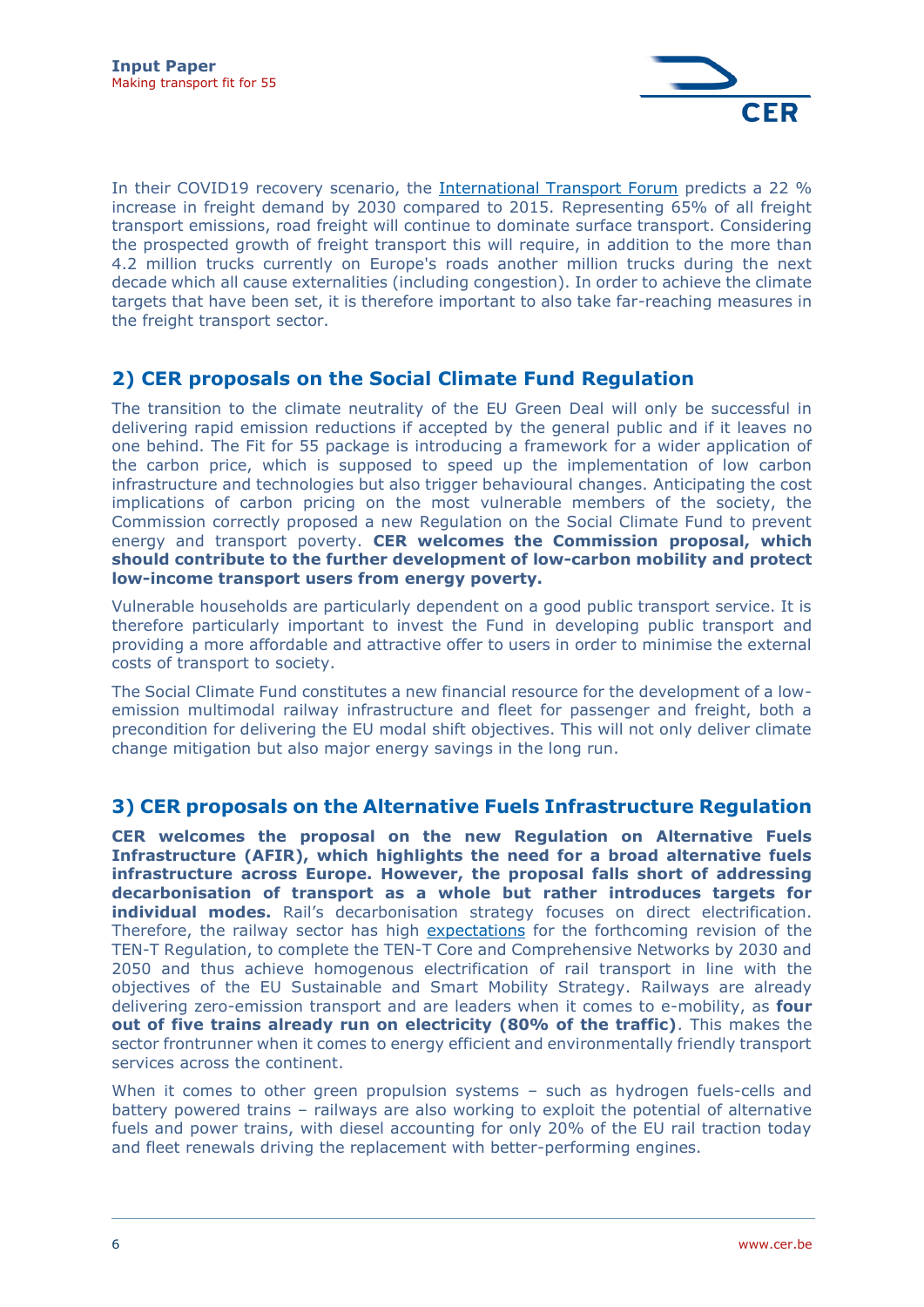

All in all, electrification remains the main tool to drive rail transport towards net-zero emissions, while the deployment of alternative fuels infrastructures for rail must be linked to very specific conditions based on which the infrastructure at stake cannot be / is not feasible to be electrified. Battery powered trains and alternative fuels such as hydrogen are an option for non-electrified parts of the network, whereas the production, storage and distribution of hydrogen are more convenient compared to other systems, considering also the operation of rail services and geographic allocations that are difficult to electrify.

**In this context, it is important that AFIR ensures compatibility with the EU Directive "A single railway network for Europe" (2012/34/EU) in order to avoid contradictions regarding the application of alternative fuels in railway by the Member States and avoid any piecemeal approach across the EU.**

**Additionally, any solutions that hamper railway interoperability should be avoided.** Rail should be addressed in the "Technical Specification" of Annex II of the new Regulation as it is the case for road and maritime transport. Infrastructure standards shall be developed in accordance with the existing and ongoing development of railways related standards.

**CER would also like to see more guidance in the AFIR to promote zero emission door-to-door mobility.** Railway stations have a strategic role to play as multimodal hubs where passengers are not only connected to public transport or taxis but can also rent or park bikes, cars, scooters etc. In order to be in line with the EU Green Deal's ambition of climate neutrality, railway infrastructure (including railway stations) need to get priority attention for the deployment of alternative fuels infrastructure with the condition of an economically viable business case.

#### <span id="page-7-0"></span>**4) CER proposals on the Energy Taxation Directive**

**CER welcomes the Commission proposal to align taxation of energy products,** which will trigger relatively higher minimum levels of tax rates for carbon-intensive transport fuels. The proposal is also in the right direction to finally end fossil-fuel subsidies in transport.

**Electric mobility such as rail should no longer be penalised. This requires a carbon price for all transport modes.** For years, the aviation sector has had competitive advantage over rail since kerosene is completely exempt from mineral oil tax in commercial aviation. According to EU law, it has been possible to tax kerosene nationally since 2005, but only a European-wide solution will achieve the desired effect. According to a [study](https://www.transportenvironment.org/discover/eu-sat-data-showing-benefits-ending-airlines-tax-break-leak/) by the European Commission, a European-wide tax on kerosene would reduce carbon dioxide emissions from aviation by 11%. Currently, European competition in the transport sector between modalities is distorted by the tax exemption on kerosene, as airlines enjoy a competitive advantage that contradicts the EU climate targets. The introduction of an EU-wide uniform kerosene tax is necessary to eliminate the current imbalance between rail and aviation and establish a level-playing field between different modes of transport. The current proposal, which grants a fiscal exemption to air cargo (handling 25.6 % of EU export turnover and 21.1 % of EU import) maintains a clear competitive disadvantage for rail freight.

**CER suggests that until kerosene is fully taxed at the EU level, optional exemptions for rail should be granted.** The Commission proposal also provides a transitional period of ten years during which a minimum zero tax rate may apply to sustainable alternative fuels and electricity supplied to aircrafts and maritime vessels. CER believes that transitional zero tax rates should equally apply to energy efficient railways